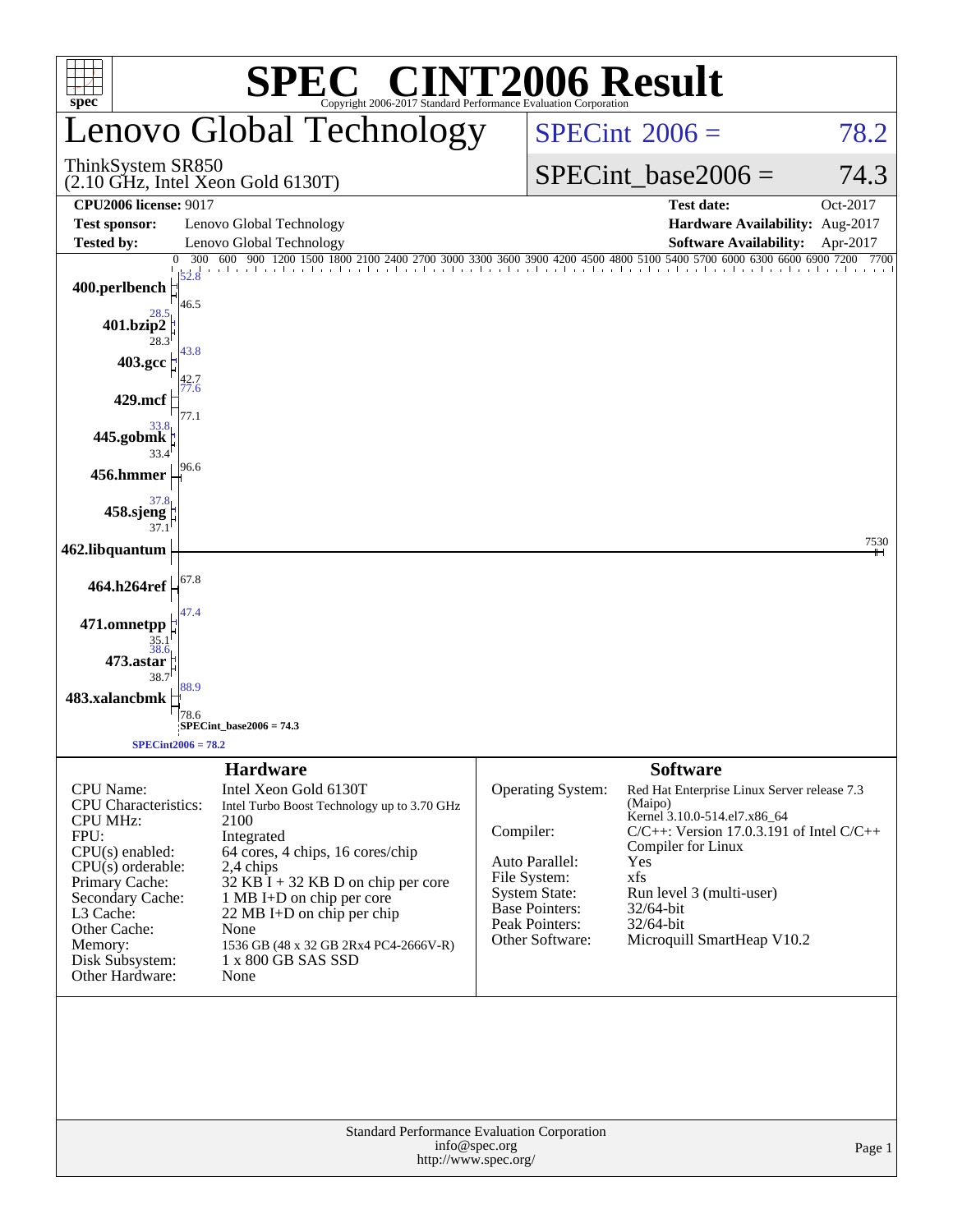

## enovo Global Technology

#### ThinkSystem SR850

(2.10 GHz, Intel Xeon Gold 6130T)

 $SPECint2006 = 78.2$  $SPECint2006 = 78.2$ 

#### SPECint base2006 =  $74.3$

**[Test sponsor:](http://www.spec.org/auto/cpu2006/Docs/result-fields.html#Testsponsor)** Lenovo Global Technology **[Hardware Availability:](http://www.spec.org/auto/cpu2006/Docs/result-fields.html#HardwareAvailability)** Aug-2017

**[CPU2006 license:](http://www.spec.org/auto/cpu2006/Docs/result-fields.html#CPU2006license)** 9017 **[Test date:](http://www.spec.org/auto/cpu2006/Docs/result-fields.html#Testdate)** Oct-2017 **[Tested by:](http://www.spec.org/auto/cpu2006/Docs/result-fields.html#Testedby)** Lenovo Global Technology **[Software Availability:](http://www.spec.org/auto/cpu2006/Docs/result-fields.html#SoftwareAvailability)** Apr-2017

#### **[Results Table](http://www.spec.org/auto/cpu2006/Docs/result-fields.html#ResultsTable)**

|                                                                                                          | <b>Base</b>    |              |                |              |                |       | <b>Peak</b>    |              |                |              |                |              |
|----------------------------------------------------------------------------------------------------------|----------------|--------------|----------------|--------------|----------------|-------|----------------|--------------|----------------|--------------|----------------|--------------|
| <b>Benchmark</b>                                                                                         | <b>Seconds</b> | <b>Ratio</b> | <b>Seconds</b> | <b>Ratio</b> | <b>Seconds</b> | Ratio | <b>Seconds</b> | <b>Ratio</b> | <b>Seconds</b> | <b>Ratio</b> | <b>Seconds</b> | <b>Ratio</b> |
| $ 400$ .perlbench                                                                                        | 209            | 46.8         | 210            | 46.5         | 210            | 46.5  | 185            | 52.8         | 184            | 53.2         | 185            | 52.7         |
| 401.bzip2                                                                                                | 341            | 28.3         | 341            | 28.3         | 341            | 28.3  | <u>339</u>     | 28.5         | 339            | 28.5         | 339            | 28.5         |
| $403.\text{gcc}$                                                                                         | 188            | 42.8         | 189            | 42.7         | 189            | 42.6  | 184            | 43.8         | 184            | 43.8         | 184            | <u>43.8</u>  |
| $429$ .mcf                                                                                               | 117            | 77.9         | 119            | 76.7         | 118            | 77.1  | 118            | 77.5         | 118            | 77.6         | <b>118</b>     | 77.6         |
| $445$ .gobmk                                                                                             | 314            | 33.4         | 314            | 33.4         | 314            | 33.4  | 310            | 33.8         | 310            | 33.8         | 310            | 33.8         |
| $456.$ hmmer                                                                                             | 96.6           | 96.6         | 96.4           | 96.8         | 96.6           | 96.5  | 96.6           | 96.6         | 96.4           | 96.8         | 96.6           | 96.5         |
| $458$ .sjeng                                                                                             | 327            | 37.0         | 327            | 37.1         | 327            | 37.1  | 320            | 37.8         | 320            | 37.8         | 320            | 37.8         |
| 462.libquantum                                                                                           | 2.73           | 7600         | 2.75           | 7530         | 2.76           | 7510  | 2.73           | 7600         | 2.75           | 7530         | 2.76           | 7510         |
| 464.h264ref                                                                                              | 325            | 68.0         | 326            | 67.8         | 327            | 67.7  | 325            | 68.0         | 326            | 67.8         | 327            | 67.7         |
| 471.omnetpp                                                                                              | 178            | 35.1         | 178            | 35.1         | 178            | 35.1  | 130            | 48.0         | 132            | 47.3         | 132            | 47.4         |
| $473$ . astar                                                                                            | 181            | 38.8         | 181            | 38.7         | 181            | 38.7  | 183            | 38.4         | 181            | 38.8         | 182            | 38.6         |
| 483.xalancbmk                                                                                            | 87.7           | 78.6         | 87.8           | 78.6         | 87.9           | 78.5  | 77.6           | 89.0         | 77.6           | 88.9         | 77.7           | 88.8         |
| Results appear in the order in which they were run. Bold underlined text indicates a median measurement. |                |              |                |              |                |       |                |              |                |              |                |              |

#### **[Submit Notes](http://www.spec.org/auto/cpu2006/Docs/result-fields.html#SubmitNotes)**

The config file option 'submit' was used.

#### **[Operating System Notes](http://www.spec.org/auto/cpu2006/Docs/result-fields.html#OperatingSystemNotes)**

Stack size set to unlimited using "ulimit -s unlimited"

#### **[Platform Notes](http://www.spec.org/auto/cpu2006/Docs/result-fields.html#PlatformNotes)**

BIOS Configuration: Choose Operating Mode set to Maximum Performance LLC dead line alloc set to Disable Hyper-Threading set to Disable Sysinfo program /home/cpu2006-1.2-ic17.0u3/config/sysinfo.rev6993 Revision 6993 of 2015-11-06 (b5e8d4b4eb51ed28d7f98696cbe290c1) running on electron-rhel7.3 Sun Oct 22 04:30:12 2017

 This section contains SUT (System Under Test) info as seen by some common utilities. To remove or add to this section, see: <http://www.spec.org/cpu2006/Docs/config.html#sysinfo>

 From /proc/cpuinfo model name : Intel(R) Xeon(R) Gold 6130T CPU @ 2.10GHz 4 "physical id"s (chips) 64 "processors" cores, siblings (Caution: counting these is hw and system dependent. The following excerpts from /proc/cpuinfo might not be reliable. Use with caution.)

Continued on next page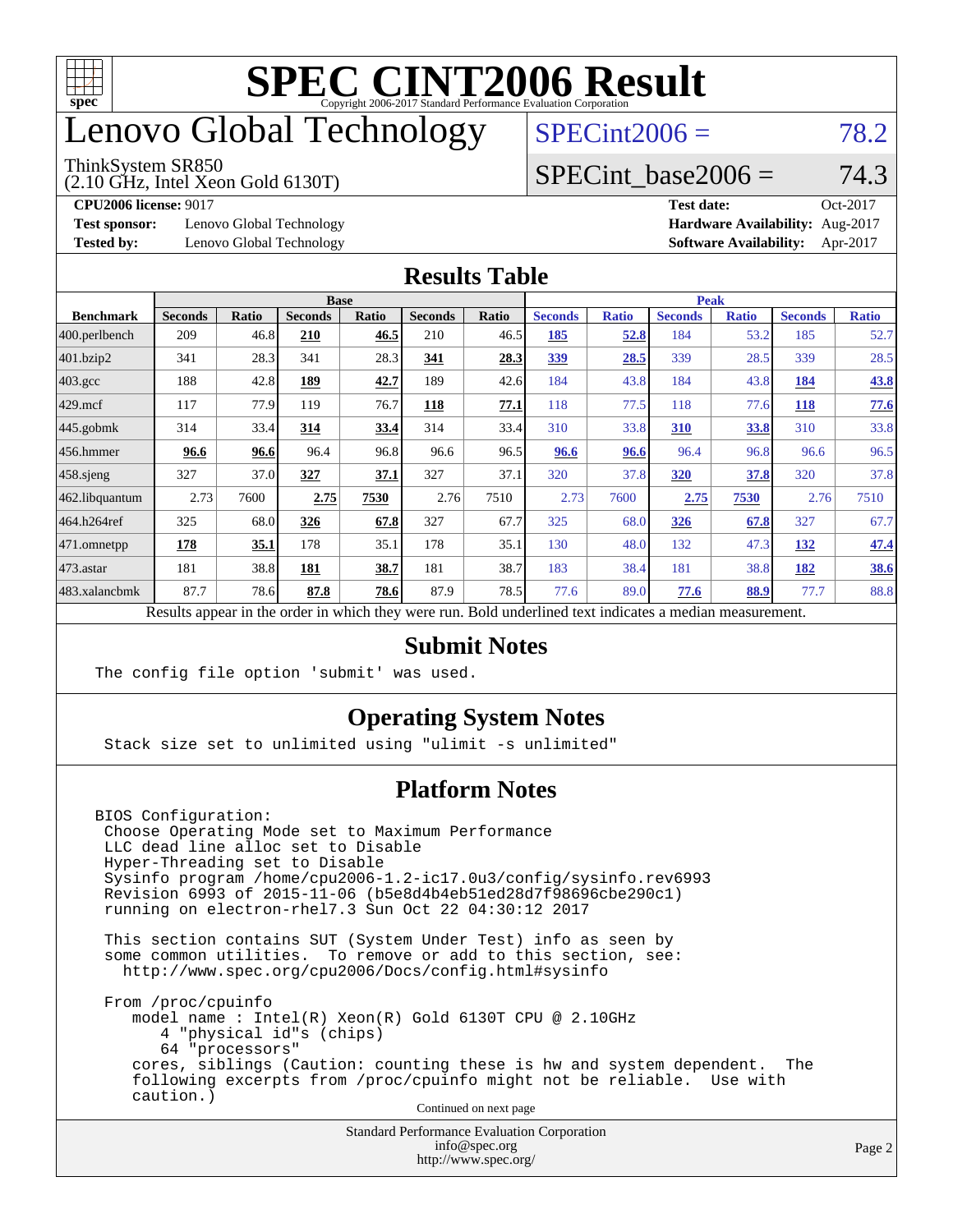

### enovo Global Technology

 $SPECint2006 = 78.2$  $SPECint2006 = 78.2$ 

ThinkSystem SR850

(2.10 GHz, Intel Xeon Gold 6130T)

SPECint base2006 =  $74.3$ 

**[Test sponsor:](http://www.spec.org/auto/cpu2006/Docs/result-fields.html#Testsponsor)** Lenovo Global Technology **[Hardware Availability:](http://www.spec.org/auto/cpu2006/Docs/result-fields.html#HardwareAvailability)** Aug-2017 **[Tested by:](http://www.spec.org/auto/cpu2006/Docs/result-fields.html#Testedby)** Lenovo Global Technology **[Software Availability:](http://www.spec.org/auto/cpu2006/Docs/result-fields.html#SoftwareAvailability)** Apr-2017

**[CPU2006 license:](http://www.spec.org/auto/cpu2006/Docs/result-fields.html#CPU2006license)** 9017 **[Test date:](http://www.spec.org/auto/cpu2006/Docs/result-fields.html#Testdate)** Oct-2017

#### **[Platform Notes \(Continued\)](http://www.spec.org/auto/cpu2006/Docs/result-fields.html#PlatformNotes)**

Standard Performance Evaluation Corporation [info@spec.org](mailto:info@spec.org) <http://www.spec.org/> Page 3 cpu cores : 16 siblings : 16 physical 0: cores 0 1 2 3 4 5 6 7 8 9 10 11 12 13 14 15 physical 1: cores 0 1 2 3 4 5 6 7 8 9 10 11 12 13 14 15 physical 2: cores 0 1 2 3 4 5 6 7 8 9 10 11 12 13 14 15 physical 3: cores 0 1 2 3 4 5 6 7 8 9 10 11 12 13 14 15 cache size : 22528 KB From /proc/meminfo MemTotal: 1584978820 kB<br>HugePages Total: 0 HugePages\_Total: 0 Hugepagesize: 2048 kB From /etc/\*release\* /etc/\*version\* os-release: NAME="Red Hat Enterprise Linux Server" VERSION="7.3 (Maipo)" ID="rhel" ID\_LIKE="fedora" VERSION\_ID="7.3" PRETTY\_NAME="Red Hat Enterprise Linux Server 7.3 (Maipo)" ANSI\_COLOR="0;31" CPE\_NAME="cpe:/o:redhat:enterprise\_linux:7.3:GA:server" redhat-release: Red Hat Enterprise Linux Server release 7.3 (Maipo) system-release: Red Hat Enterprise Linux Server release 7.3 (Maipo) system-release-cpe: cpe:/o:redhat:enterprise\_linux:7.3:ga:server uname -a: Linux electron-rhel7.3 3.10.0-514.el7.x86\_64 #1 SMP Wed Oct 19 11:24:13 EDT 2016 x86\_64 x86\_64 x86\_64 GNU/Linux run-level 3 Oct 22 04:28 SPEC is set to: /home/cpu2006-1.2-ic17.0u3 Filesystem Type Size Used Avail Use% Mounted on /dev/sda4 xfs 688G 5.1G 683G 1% /home Additional information from dmidecode: Warning: Use caution when you interpret this section. The 'dmidecode' program reads system data which is "intended to allow hardware to be accurately determined", but the intent may not be met, as there are frequent changes to hardware, firmware, and the "DMTF SMBIOS" standard. BIOS Lenovo -[TEE113J-1.00]- 06/03/2017 Memory: 48x Samsung M393A4K40BB2-CTD 32 GB 2 rank 2666 MHz (End of data from sysinfo program)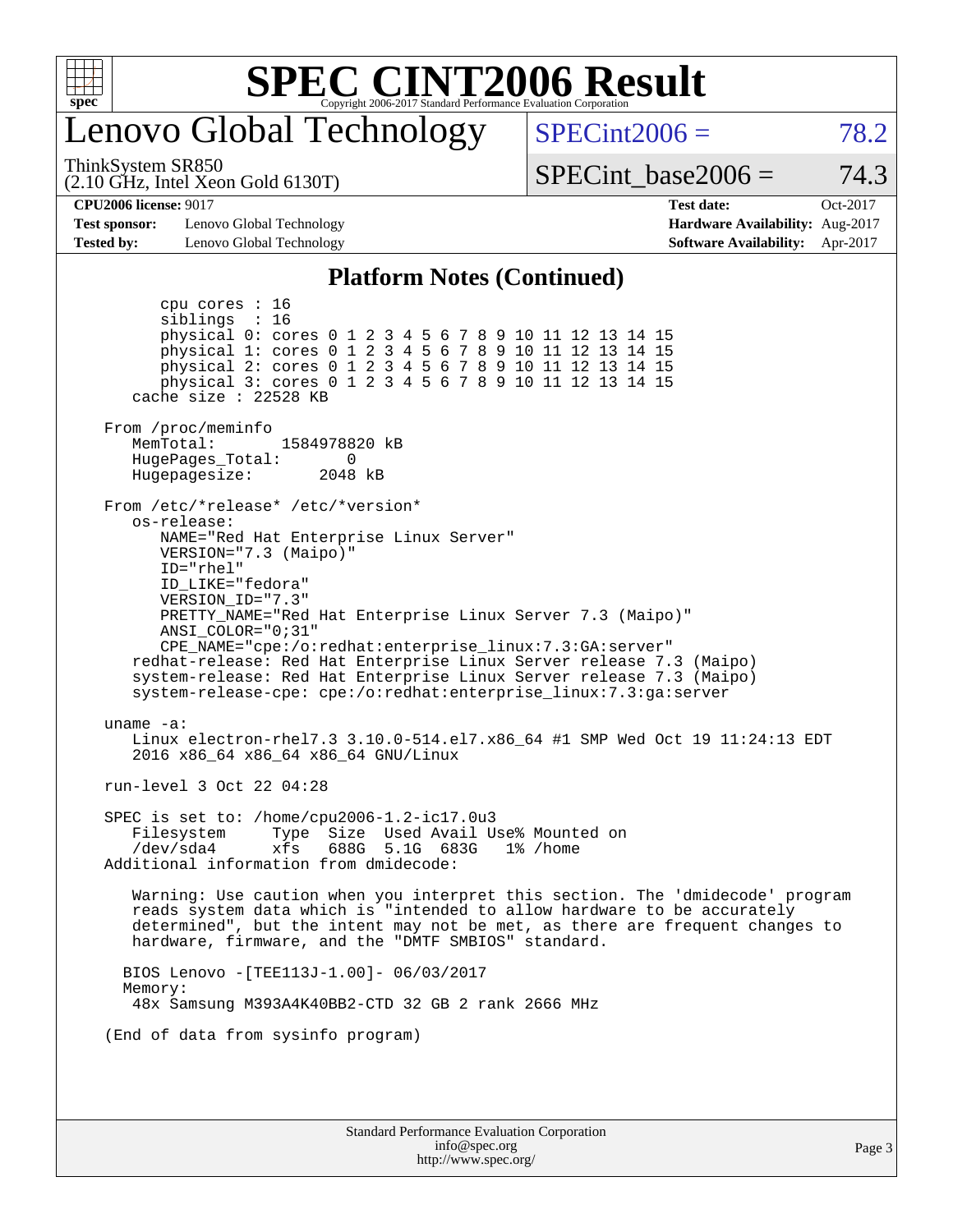

### enovo Global Technology

 $SPECint2006 = 78.2$  $SPECint2006 = 78.2$ 

(2.10 GHz, Intel Xeon Gold 6130T) ThinkSystem SR850

SPECint base2006 =  $74.3$ 

**[Test sponsor:](http://www.spec.org/auto/cpu2006/Docs/result-fields.html#Testsponsor)** Lenovo Global Technology **[Hardware Availability:](http://www.spec.org/auto/cpu2006/Docs/result-fields.html#HardwareAvailability)** Aug-2017 **[Tested by:](http://www.spec.org/auto/cpu2006/Docs/result-fields.html#Testedby)** Lenovo Global Technology **[Software Availability:](http://www.spec.org/auto/cpu2006/Docs/result-fields.html#SoftwareAvailability)** Apr-2017

**[CPU2006 license:](http://www.spec.org/auto/cpu2006/Docs/result-fields.html#CPU2006license)** 9017 **[Test date:](http://www.spec.org/auto/cpu2006/Docs/result-fields.html#Testdate)** Oct-2017

#### **[General Notes](http://www.spec.org/auto/cpu2006/Docs/result-fields.html#GeneralNotes)**

Environment variables set by runspec before the start of the run:  $KMP$  AFFINITY = "granularity=fine, compact" LD\_LIBRARY\_PATH = "/home/cpu2006-1.2-ic17.0u3/lib/ia32:/home/cpu2006-1.2-ic17.0u3/lib/intel64:/home/cpu2006-1.2-ic17.0u3/sh10.2" OMP\_NUM\_THREADS = "64"

 Binaries compiled on a system with 1x Intel Core i7-4790 CPU + 32GB RAM memory using Redhat Enterprise Linux 7.2 Transparent Huge Pages enabled by default. Filesystem page cache cleared with: shell invocation of 'sync; echo 3 > /proc/sys/vm/drop\_caches' prior to run

#### **[Base Compiler Invocation](http://www.spec.org/auto/cpu2006/Docs/result-fields.html#BaseCompilerInvocation)**

[C benchmarks](http://www.spec.org/auto/cpu2006/Docs/result-fields.html#Cbenchmarks): [icc -m64](http://www.spec.org/cpu2006/results/res2017q4/cpu2006-20171211-51103.flags.html#user_CCbase_intel_icc_64bit_bda6cc9af1fdbb0edc3795bac97ada53)

[C++ benchmarks:](http://www.spec.org/auto/cpu2006/Docs/result-fields.html#CXXbenchmarks) [icpc -m64](http://www.spec.org/cpu2006/results/res2017q4/cpu2006-20171211-51103.flags.html#user_CXXbase_intel_icpc_64bit_fc66a5337ce925472a5c54ad6a0de310)

### **[Base Portability Flags](http://www.spec.org/auto/cpu2006/Docs/result-fields.html#BasePortabilityFlags)**

 400.perlbench: [-DSPEC\\_CPU\\_LP64](http://www.spec.org/cpu2006/results/res2017q4/cpu2006-20171211-51103.flags.html#b400.perlbench_basePORTABILITY_DSPEC_CPU_LP64) [-DSPEC\\_CPU\\_LINUX\\_X64](http://www.spec.org/cpu2006/results/res2017q4/cpu2006-20171211-51103.flags.html#b400.perlbench_baseCPORTABILITY_DSPEC_CPU_LINUX_X64) 401.bzip2: [-DSPEC\\_CPU\\_LP64](http://www.spec.org/cpu2006/results/res2017q4/cpu2006-20171211-51103.flags.html#suite_basePORTABILITY401_bzip2_DSPEC_CPU_LP64) 403.gcc: [-DSPEC\\_CPU\\_LP64](http://www.spec.org/cpu2006/results/res2017q4/cpu2006-20171211-51103.flags.html#suite_basePORTABILITY403_gcc_DSPEC_CPU_LP64) 429.mcf: [-DSPEC\\_CPU\\_LP64](http://www.spec.org/cpu2006/results/res2017q4/cpu2006-20171211-51103.flags.html#suite_basePORTABILITY429_mcf_DSPEC_CPU_LP64) 445.gobmk: [-DSPEC\\_CPU\\_LP64](http://www.spec.org/cpu2006/results/res2017q4/cpu2006-20171211-51103.flags.html#suite_basePORTABILITY445_gobmk_DSPEC_CPU_LP64) 456.hmmer: [-DSPEC\\_CPU\\_LP64](http://www.spec.org/cpu2006/results/res2017q4/cpu2006-20171211-51103.flags.html#suite_basePORTABILITY456_hmmer_DSPEC_CPU_LP64) 458.sjeng: [-DSPEC\\_CPU\\_LP64](http://www.spec.org/cpu2006/results/res2017q4/cpu2006-20171211-51103.flags.html#suite_basePORTABILITY458_sjeng_DSPEC_CPU_LP64) 462.libquantum: [-DSPEC\\_CPU\\_LP64](http://www.spec.org/cpu2006/results/res2017q4/cpu2006-20171211-51103.flags.html#suite_basePORTABILITY462_libquantum_DSPEC_CPU_LP64) [-DSPEC\\_CPU\\_LINUX](http://www.spec.org/cpu2006/results/res2017q4/cpu2006-20171211-51103.flags.html#b462.libquantum_baseCPORTABILITY_DSPEC_CPU_LINUX) 464.h264ref: [-DSPEC\\_CPU\\_LP64](http://www.spec.org/cpu2006/results/res2017q4/cpu2006-20171211-51103.flags.html#suite_basePORTABILITY464_h264ref_DSPEC_CPU_LP64) 471.omnetpp: [-DSPEC\\_CPU\\_LP64](http://www.spec.org/cpu2006/results/res2017q4/cpu2006-20171211-51103.flags.html#suite_basePORTABILITY471_omnetpp_DSPEC_CPU_LP64) 473.astar: [-DSPEC\\_CPU\\_LP64](http://www.spec.org/cpu2006/results/res2017q4/cpu2006-20171211-51103.flags.html#suite_basePORTABILITY473_astar_DSPEC_CPU_LP64) 483.xalancbmk: [-DSPEC\\_CPU\\_LP64](http://www.spec.org/cpu2006/results/res2017q4/cpu2006-20171211-51103.flags.html#suite_basePORTABILITY483_xalancbmk_DSPEC_CPU_LP64) [-DSPEC\\_CPU\\_LINUX](http://www.spec.org/cpu2006/results/res2017q4/cpu2006-20171211-51103.flags.html#b483.xalancbmk_baseCXXPORTABILITY_DSPEC_CPU_LINUX)

### **[Base Optimization Flags](http://www.spec.org/auto/cpu2006/Docs/result-fields.html#BaseOptimizationFlags)**

[C benchmarks](http://www.spec.org/auto/cpu2006/Docs/result-fields.html#Cbenchmarks):

[-xCORE-AVX2](http://www.spec.org/cpu2006/results/res2017q4/cpu2006-20171211-51103.flags.html#user_CCbase_f-xCORE-AVX2) [-ipo](http://www.spec.org/cpu2006/results/res2017q4/cpu2006-20171211-51103.flags.html#user_CCbase_f-ipo) [-O3](http://www.spec.org/cpu2006/results/res2017q4/cpu2006-20171211-51103.flags.html#user_CCbase_f-O3) [-no-prec-div](http://www.spec.org/cpu2006/results/res2017q4/cpu2006-20171211-51103.flags.html#user_CCbase_f-no-prec-div) [-parallel](http://www.spec.org/cpu2006/results/res2017q4/cpu2006-20171211-51103.flags.html#user_CCbase_f-parallel) [-qopt-prefetch](http://www.spec.org/cpu2006/results/res2017q4/cpu2006-20171211-51103.flags.html#user_CCbase_f-qopt-prefetch) [-auto-p32](http://www.spec.org/cpu2006/results/res2017q4/cpu2006-20171211-51103.flags.html#user_CCbase_f-auto-p32)

[C++ benchmarks:](http://www.spec.org/auto/cpu2006/Docs/result-fields.html#CXXbenchmarks)

[-xCORE-AVX2](http://www.spec.org/cpu2006/results/res2017q4/cpu2006-20171211-51103.flags.html#user_CXXbase_f-xCORE-AVX2) [-ipo](http://www.spec.org/cpu2006/results/res2017q4/cpu2006-20171211-51103.flags.html#user_CXXbase_f-ipo) [-O3](http://www.spec.org/cpu2006/results/res2017q4/cpu2006-20171211-51103.flags.html#user_CXXbase_f-O3) [-no-prec-div](http://www.spec.org/cpu2006/results/res2017q4/cpu2006-20171211-51103.flags.html#user_CXXbase_f-no-prec-div) [-qopt-prefetch](http://www.spec.org/cpu2006/results/res2017q4/cpu2006-20171211-51103.flags.html#user_CXXbase_f-qopt-prefetch) [-auto-p32](http://www.spec.org/cpu2006/results/res2017q4/cpu2006-20171211-51103.flags.html#user_CXXbase_f-auto-p32) [-Wl,-z,muldefs](http://www.spec.org/cpu2006/results/res2017q4/cpu2006-20171211-51103.flags.html#user_CXXbase_link_force_multiple1_74079c344b956b9658436fd1b6dd3a8a) [-L/sh10.2 -lsmartheap64](http://www.spec.org/cpu2006/results/res2017q4/cpu2006-20171211-51103.flags.html#user_CXXbase_SmartHeap64_63911d860fc08c15fa1d5bf319b9d8d5)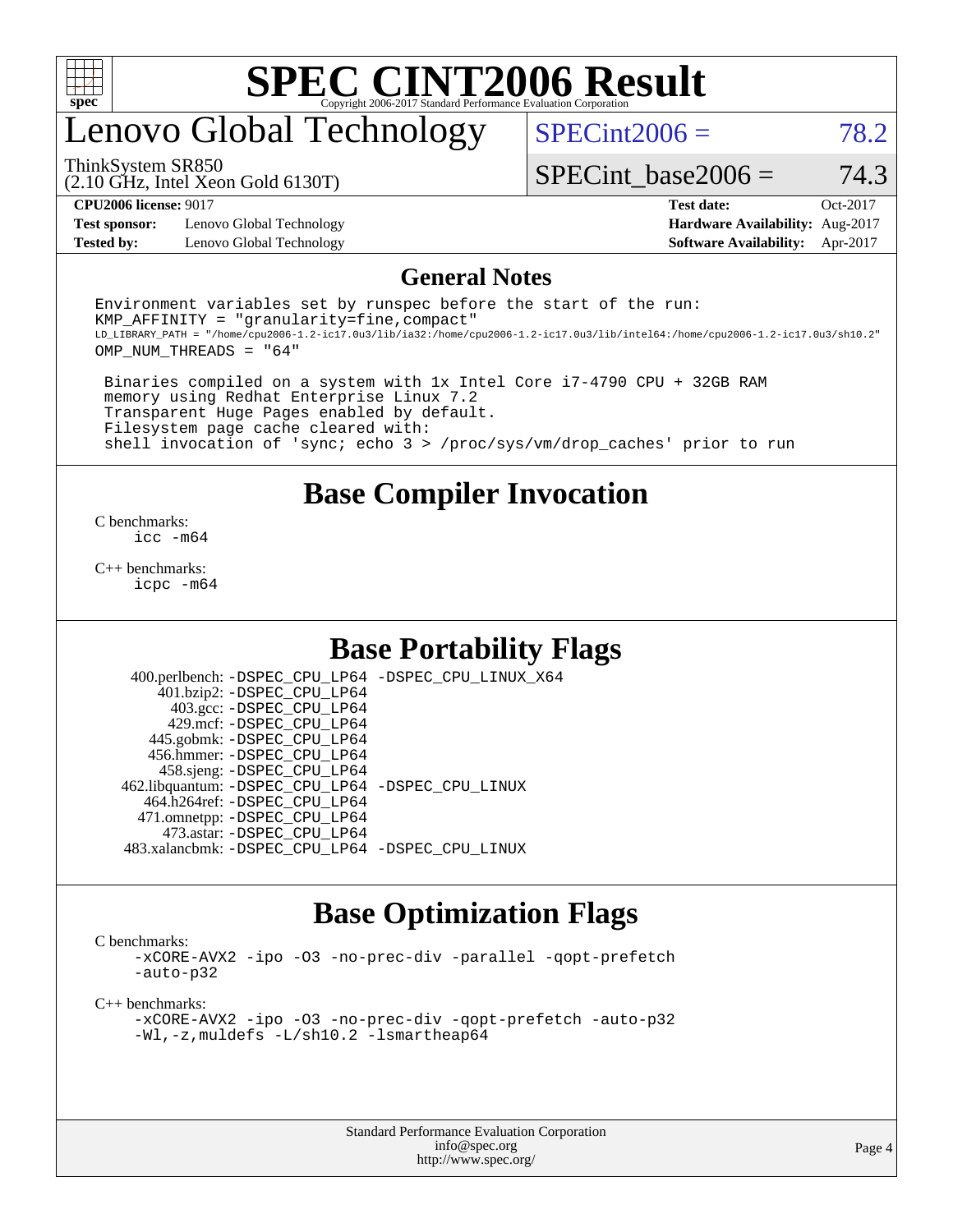

# enovo Global Technology

ThinkSystem SR850

 $SPECint2006 = 78.2$  $SPECint2006 = 78.2$ 

(2.10 GHz, Intel Xeon Gold 6130T)

SPECint base2006 =  $74.3$ 

**[Test sponsor:](http://www.spec.org/auto/cpu2006/Docs/result-fields.html#Testsponsor)** Lenovo Global Technology **[Hardware Availability:](http://www.spec.org/auto/cpu2006/Docs/result-fields.html#HardwareAvailability)** Aug-2017 **[Tested by:](http://www.spec.org/auto/cpu2006/Docs/result-fields.html#Testedby)** Lenovo Global Technology **[Software Availability:](http://www.spec.org/auto/cpu2006/Docs/result-fields.html#SoftwareAvailability)** Apr-2017

**[CPU2006 license:](http://www.spec.org/auto/cpu2006/Docs/result-fields.html#CPU2006license)** 9017 **[Test date:](http://www.spec.org/auto/cpu2006/Docs/result-fields.html#Testdate)** Oct-2017

### **[Base Other Flags](http://www.spec.org/auto/cpu2006/Docs/result-fields.html#BaseOtherFlags)**

[C benchmarks](http://www.spec.org/auto/cpu2006/Docs/result-fields.html#Cbenchmarks):

403.gcc: [-Dalloca=\\_alloca](http://www.spec.org/cpu2006/results/res2017q4/cpu2006-20171211-51103.flags.html#b403.gcc_baseEXTRA_CFLAGS_Dalloca_be3056838c12de2578596ca5467af7f3)

### **[Peak Compiler Invocation](http://www.spec.org/auto/cpu2006/Docs/result-fields.html#PeakCompilerInvocation)**

[C benchmarks \(except as noted below\)](http://www.spec.org/auto/cpu2006/Docs/result-fields.html#Cbenchmarksexceptasnotedbelow):

[icc -m64](http://www.spec.org/cpu2006/results/res2017q4/cpu2006-20171211-51103.flags.html#user_CCpeak_intel_icc_64bit_bda6cc9af1fdbb0edc3795bac97ada53)

400.perlbench: [icc -m32 -L/opt/intel/compilers\\_and\\_libraries\\_2017/linux/lib/ia32](http://www.spec.org/cpu2006/results/res2017q4/cpu2006-20171211-51103.flags.html#user_peakCCLD400_perlbench_intel_icc_c29f3ff5a7ed067b11e4ec10a03f03ae)

445.gobmk: [icc -m32 -L/opt/intel/compilers\\_and\\_libraries\\_2017/linux/lib/ia32](http://www.spec.org/cpu2006/results/res2017q4/cpu2006-20171211-51103.flags.html#user_peakCCLD445_gobmk_intel_icc_c29f3ff5a7ed067b11e4ec10a03f03ae)

[C++ benchmarks \(except as noted below\):](http://www.spec.org/auto/cpu2006/Docs/result-fields.html#CXXbenchmarksexceptasnotedbelow)

[icc -m32 -L/opt/intel/compilers\\_and\\_libraries\\_2017/linux/lib/ia32](http://www.spec.org/cpu2006/results/res2017q4/cpu2006-20171211-51103.flags.html#user_CXXpeak_intel_icc_c29f3ff5a7ed067b11e4ec10a03f03ae)

473.astar: [icpc -m64](http://www.spec.org/cpu2006/results/res2017q4/cpu2006-20171211-51103.flags.html#user_peakCXXLD473_astar_intel_icpc_64bit_fc66a5337ce925472a5c54ad6a0de310)

### **[Peak Portability Flags](http://www.spec.org/auto/cpu2006/Docs/result-fields.html#PeakPortabilityFlags)**

 400.perlbench: [-D\\_FILE\\_OFFSET\\_BITS=64](http://www.spec.org/cpu2006/results/res2017q4/cpu2006-20171211-51103.flags.html#user_peakPORTABILITY400_perlbench_file_offset_bits_64_438cf9856305ebd76870a2c6dc2689ab) [-DSPEC\\_CPU\\_LINUX\\_IA32](http://www.spec.org/cpu2006/results/res2017q4/cpu2006-20171211-51103.flags.html#b400.perlbench_peakCPORTABILITY_DSPEC_CPU_LINUX_IA32) 401.bzip2: [-DSPEC\\_CPU\\_LP64](http://www.spec.org/cpu2006/results/res2017q4/cpu2006-20171211-51103.flags.html#suite_peakPORTABILITY401_bzip2_DSPEC_CPU_LP64) 403.gcc: [-DSPEC\\_CPU\\_LP64](http://www.spec.org/cpu2006/results/res2017q4/cpu2006-20171211-51103.flags.html#suite_peakPORTABILITY403_gcc_DSPEC_CPU_LP64) 429.mcf: [-DSPEC\\_CPU\\_LP64](http://www.spec.org/cpu2006/results/res2017q4/cpu2006-20171211-51103.flags.html#suite_peakPORTABILITY429_mcf_DSPEC_CPU_LP64) 445.gobmk: [-D\\_FILE\\_OFFSET\\_BITS=64](http://www.spec.org/cpu2006/results/res2017q4/cpu2006-20171211-51103.flags.html#user_peakPORTABILITY445_gobmk_file_offset_bits_64_438cf9856305ebd76870a2c6dc2689ab) 456.hmmer: [-DSPEC\\_CPU\\_LP64](http://www.spec.org/cpu2006/results/res2017q4/cpu2006-20171211-51103.flags.html#suite_peakPORTABILITY456_hmmer_DSPEC_CPU_LP64) 458.sjeng: [-DSPEC\\_CPU\\_LP64](http://www.spec.org/cpu2006/results/res2017q4/cpu2006-20171211-51103.flags.html#suite_peakPORTABILITY458_sjeng_DSPEC_CPU_LP64) 462.libquantum: [-DSPEC\\_CPU\\_LP64](http://www.spec.org/cpu2006/results/res2017q4/cpu2006-20171211-51103.flags.html#suite_peakPORTABILITY462_libquantum_DSPEC_CPU_LP64) [-DSPEC\\_CPU\\_LINUX](http://www.spec.org/cpu2006/results/res2017q4/cpu2006-20171211-51103.flags.html#b462.libquantum_peakCPORTABILITY_DSPEC_CPU_LINUX) 464.h264ref: [-DSPEC\\_CPU\\_LP64](http://www.spec.org/cpu2006/results/res2017q4/cpu2006-20171211-51103.flags.html#suite_peakPORTABILITY464_h264ref_DSPEC_CPU_LP64) 471.omnetpp: [-D\\_FILE\\_OFFSET\\_BITS=64](http://www.spec.org/cpu2006/results/res2017q4/cpu2006-20171211-51103.flags.html#user_peakPORTABILITY471_omnetpp_file_offset_bits_64_438cf9856305ebd76870a2c6dc2689ab) 473.astar: [-DSPEC\\_CPU\\_LP64](http://www.spec.org/cpu2006/results/res2017q4/cpu2006-20171211-51103.flags.html#suite_peakPORTABILITY473_astar_DSPEC_CPU_LP64) 483.xalancbmk: [-D\\_FILE\\_OFFSET\\_BITS=64](http://www.spec.org/cpu2006/results/res2017q4/cpu2006-20171211-51103.flags.html#user_peakPORTABILITY483_xalancbmk_file_offset_bits_64_438cf9856305ebd76870a2c6dc2689ab) [-DSPEC\\_CPU\\_LINUX](http://www.spec.org/cpu2006/results/res2017q4/cpu2006-20171211-51103.flags.html#b483.xalancbmk_peakCXXPORTABILITY_DSPEC_CPU_LINUX)

### **[Peak Optimization Flags](http://www.spec.org/auto/cpu2006/Docs/result-fields.html#PeakOptimizationFlags)**

[C benchmarks](http://www.spec.org/auto/cpu2006/Docs/result-fields.html#Cbenchmarks):

 400.perlbench: [-prof-gen](http://www.spec.org/cpu2006/results/res2017q4/cpu2006-20171211-51103.flags.html#user_peakPASS1_CFLAGSPASS1_LDCFLAGS400_perlbench_prof_gen_e43856698f6ca7b7e442dfd80e94a8fc)(pass 1) [-prof-use](http://www.spec.org/cpu2006/results/res2017q4/cpu2006-20171211-51103.flags.html#user_peakPASS2_CFLAGSPASS2_LDCFLAGS400_perlbench_prof_use_bccf7792157ff70d64e32fe3e1250b55)(pass 2) [-xCORE-AVX2](http://www.spec.org/cpu2006/results/res2017q4/cpu2006-20171211-51103.flags.html#user_peakPASS2_CFLAGSPASS2_LDCFLAGS400_perlbench_f-xCORE-AVX2)(pass 2) [-par-num-threads=1](http://www.spec.org/cpu2006/results/res2017q4/cpu2006-20171211-51103.flags.html#user_peakPASS1_CFLAGSPASS1_LDCFLAGS400_perlbench_par_num_threads_786a6ff141b4e9e90432e998842df6c2)(pass 1) [-ipo](http://www.spec.org/cpu2006/results/res2017q4/cpu2006-20171211-51103.flags.html#user_peakPASS2_CFLAGSPASS2_LDCFLAGS400_perlbench_f-ipo)(pass 2) [-O3](http://www.spec.org/cpu2006/results/res2017q4/cpu2006-20171211-51103.flags.html#user_peakPASS2_CFLAGSPASS2_LDCFLAGS400_perlbench_f-O3)(pass 2) [-no-prec-div](http://www.spec.org/cpu2006/results/res2017q4/cpu2006-20171211-51103.flags.html#user_peakPASS2_CFLAGSPASS2_LDCFLAGS400_perlbench_f-no-prec-div)(pass 2) [-qopt-prefetch](http://www.spec.org/cpu2006/results/res2017q4/cpu2006-20171211-51103.flags.html#user_peakCOPTIMIZE400_perlbench_f-qopt-prefetch)

 401.bzip2: [-prof-gen](http://www.spec.org/cpu2006/results/res2017q4/cpu2006-20171211-51103.flags.html#user_peakPASS1_CFLAGSPASS1_LDCFLAGS401_bzip2_prof_gen_e43856698f6ca7b7e442dfd80e94a8fc)(pass 1) [-prof-use](http://www.spec.org/cpu2006/results/res2017q4/cpu2006-20171211-51103.flags.html#user_peakPASS2_CFLAGSPASS2_LDCFLAGS401_bzip2_prof_use_bccf7792157ff70d64e32fe3e1250b55)(pass 2) [-xCORE-AVX2](http://www.spec.org/cpu2006/results/res2017q4/cpu2006-20171211-51103.flags.html#user_peakPASS2_CFLAGSPASS2_LDCFLAGS401_bzip2_f-xCORE-AVX2)(pass 2)  $-par-num-threads=1(pass 1) -ipo(pass 2) -O3(pass 2)$  $-par-num-threads=1(pass 1) -ipo(pass 2) -O3(pass 2)$  $-par-num-threads=1(pass 1) -ipo(pass 2) -O3(pass 2)$  $-par-num-threads=1(pass 1) -ipo(pass 2) -O3(pass 2)$  $-par-num-threads=1(pass 1) -ipo(pass 2) -O3(pass 2)$  $-par-num-threads=1(pass 1) -ipo(pass 2) -O3(pass 2)$ [-no-prec-div](http://www.spec.org/cpu2006/results/res2017q4/cpu2006-20171211-51103.flags.html#user_peakCOPTIMIZEPASS2_CFLAGSPASS2_LDCFLAGS401_bzip2_f-no-prec-div) [-auto-ilp32](http://www.spec.org/cpu2006/results/res2017q4/cpu2006-20171211-51103.flags.html#user_peakCOPTIMIZE401_bzip2_f-auto-ilp32) [-qopt-prefetch](http://www.spec.org/cpu2006/results/res2017q4/cpu2006-20171211-51103.flags.html#user_peakCOPTIMIZE401_bzip2_f-qopt-prefetch)

Continued on next page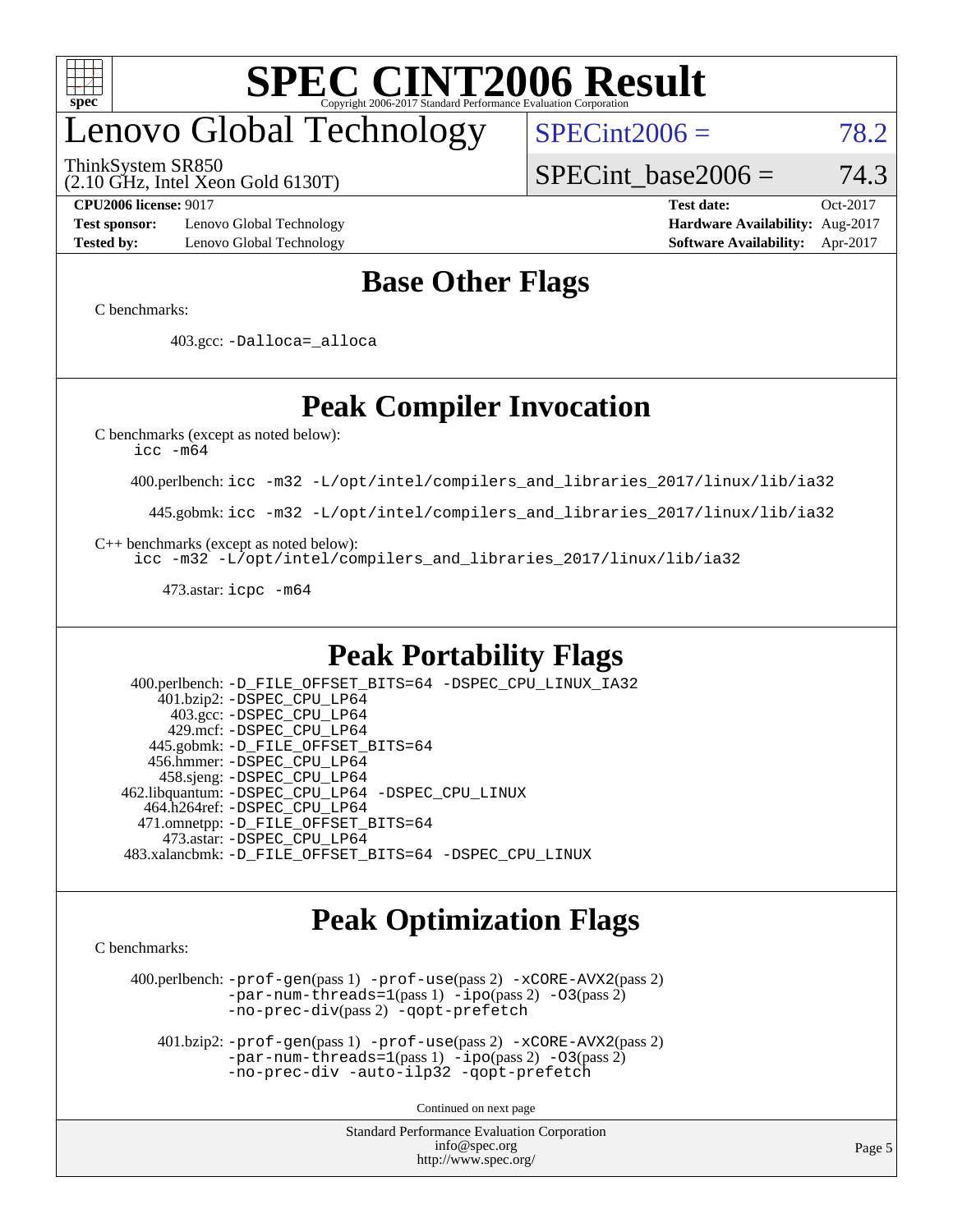

# enovo Global Technology

ThinkSystem SR850

 $SPECint2006 = 78.2$  $SPECint2006 = 78.2$ 

(2.10 GHz, Intel Xeon Gold 6130T)

SPECint base2006 =  $74.3$ 

**[Test sponsor:](http://www.spec.org/auto/cpu2006/Docs/result-fields.html#Testsponsor)** Lenovo Global Technology **[Hardware Availability:](http://www.spec.org/auto/cpu2006/Docs/result-fields.html#HardwareAvailability)** Aug-2017 **[Tested by:](http://www.spec.org/auto/cpu2006/Docs/result-fields.html#Testedby)** Lenovo Global Technology **[Software Availability:](http://www.spec.org/auto/cpu2006/Docs/result-fields.html#SoftwareAvailability)** Apr-2017

**[CPU2006 license:](http://www.spec.org/auto/cpu2006/Docs/result-fields.html#CPU2006license)** 9017 **[Test date:](http://www.spec.org/auto/cpu2006/Docs/result-fields.html#Testdate)** Oct-2017

### **[Peak Optimization Flags \(Continued\)](http://www.spec.org/auto/cpu2006/Docs/result-fields.html#PeakOptimizationFlags)**

 403.gcc: [-xCORE-AVX2](http://www.spec.org/cpu2006/results/res2017q4/cpu2006-20171211-51103.flags.html#user_peakOPTIMIZE403_gcc_f-xCORE-AVX2) [-ipo](http://www.spec.org/cpu2006/results/res2017q4/cpu2006-20171211-51103.flags.html#user_peakOPTIMIZE403_gcc_f-ipo) [-O3](http://www.spec.org/cpu2006/results/res2017q4/cpu2006-20171211-51103.flags.html#user_peakOPTIMIZE403_gcc_f-O3) [-no-prec-div](http://www.spec.org/cpu2006/results/res2017q4/cpu2006-20171211-51103.flags.html#user_peakOPTIMIZE403_gcc_f-no-prec-div) [-inline-calloc](http://www.spec.org/cpu2006/results/res2017q4/cpu2006-20171211-51103.flags.html#user_peakCOPTIMIZE403_gcc_f-inline-calloc) [-qopt-malloc-options=3](http://www.spec.org/cpu2006/results/res2017q4/cpu2006-20171211-51103.flags.html#user_peakCOPTIMIZE403_gcc_f-qopt-malloc-options_0fcb435012e78f27d57f473818e45fe4) [-auto-ilp32](http://www.spec.org/cpu2006/results/res2017q4/cpu2006-20171211-51103.flags.html#user_peakCOPTIMIZE403_gcc_f-auto-ilp32) 429.mcf: [-xCORE-AVX2](http://www.spec.org/cpu2006/results/res2017q4/cpu2006-20171211-51103.flags.html#user_peakOPTIMIZE429_mcf_f-xCORE-AVX2) [-ipo](http://www.spec.org/cpu2006/results/res2017q4/cpu2006-20171211-51103.flags.html#user_peakOPTIMIZE429_mcf_f-ipo) [-O3](http://www.spec.org/cpu2006/results/res2017q4/cpu2006-20171211-51103.flags.html#user_peakOPTIMIZE429_mcf_f-O3) [-no-prec-div](http://www.spec.org/cpu2006/results/res2017q4/cpu2006-20171211-51103.flags.html#user_peakOPTIMIZE429_mcf_f-no-prec-div) [-parallel](http://www.spec.org/cpu2006/results/res2017q4/cpu2006-20171211-51103.flags.html#user_peakCOPTIMIZE429_mcf_f-parallel) [-qopt-prefetch](http://www.spec.org/cpu2006/results/res2017q4/cpu2006-20171211-51103.flags.html#user_peakCOPTIMIZE429_mcf_f-qopt-prefetch) [-auto-p32](http://www.spec.org/cpu2006/results/res2017q4/cpu2006-20171211-51103.flags.html#user_peakCOPTIMIZE429_mcf_f-auto-p32) 445.gobmk: [-prof-gen](http://www.spec.org/cpu2006/results/res2017q4/cpu2006-20171211-51103.flags.html#user_peakPASS1_CFLAGSPASS1_LDCFLAGS445_gobmk_prof_gen_e43856698f6ca7b7e442dfd80e94a8fc)(pass 1) [-prof-use](http://www.spec.org/cpu2006/results/res2017q4/cpu2006-20171211-51103.flags.html#user_peakPASS2_CFLAGSPASS2_LDCFLAGS445_gobmk_prof_use_bccf7792157ff70d64e32fe3e1250b55)(pass 2) [-xCORE-AVX2](http://www.spec.org/cpu2006/results/res2017q4/cpu2006-20171211-51103.flags.html#user_peakPASS2_CFLAGSPASS2_LDCFLAGS445_gobmk_f-xCORE-AVX2)(pass 2)  $-par-num-threads=1(pass 1) -ipo(pass 2) -O3(pass 2)$  $-par-num-threads=1(pass 1) -ipo(pass 2) -O3(pass 2)$  $-par-num-threads=1(pass 1) -ipo(pass 2) -O3(pass 2)$  $-par-num-threads=1(pass 1) -ipo(pass 2) -O3(pass 2)$  $-par-num-threads=1(pass 1) -ipo(pass 2) -O3(pass 2)$  $-par-num-threads=1(pass 1) -ipo(pass 2) -O3(pass 2)$ [-no-prec-div](http://www.spec.org/cpu2006/results/res2017q4/cpu2006-20171211-51103.flags.html#user_peakPASS2_CFLAGSPASS2_LDCFLAGS445_gobmk_f-no-prec-div)(pass 2) 456.hmmer: basepeak = yes 458.sjeng: [-prof-gen](http://www.spec.org/cpu2006/results/res2017q4/cpu2006-20171211-51103.flags.html#user_peakPASS1_CFLAGSPASS1_LDCFLAGS458_sjeng_prof_gen_e43856698f6ca7b7e442dfd80e94a8fc)(pass 1) [-prof-use](http://www.spec.org/cpu2006/results/res2017q4/cpu2006-20171211-51103.flags.html#user_peakPASS2_CFLAGSPASS2_LDCFLAGS458_sjeng_prof_use_bccf7792157ff70d64e32fe3e1250b55)(pass 2) [-xCORE-AVX2](http://www.spec.org/cpu2006/results/res2017q4/cpu2006-20171211-51103.flags.html#user_peakPASS2_CFLAGSPASS2_LDCFLAGS458_sjeng_f-xCORE-AVX2)(pass 2) [-par-num-threads=1](http://www.spec.org/cpu2006/results/res2017q4/cpu2006-20171211-51103.flags.html#user_peakPASS1_CFLAGSPASS1_LDCFLAGS458_sjeng_par_num_threads_786a6ff141b4e9e90432e998842df6c2)(pass 1) [-ipo](http://www.spec.org/cpu2006/results/res2017q4/cpu2006-20171211-51103.flags.html#user_peakPASS2_CFLAGSPASS2_LDCFLAGS458_sjeng_f-ipo)(pass 2) [-O3](http://www.spec.org/cpu2006/results/res2017q4/cpu2006-20171211-51103.flags.html#user_peakPASS2_CFLAGSPASS2_LDCFLAGS458_sjeng_f-O3)(pass 2) [-no-prec-div](http://www.spec.org/cpu2006/results/res2017q4/cpu2006-20171211-51103.flags.html#user_peakPASS2_CFLAGSPASS2_LDCFLAGS458_sjeng_f-no-prec-div)(pass 2) [-unroll4](http://www.spec.org/cpu2006/results/res2017q4/cpu2006-20171211-51103.flags.html#user_peakCOPTIMIZE458_sjeng_f-unroll_4e5e4ed65b7fd20bdcd365bec371b81f)  $462$ .libquantum: basepeak = yes  $464.h264$ ref: basepeak = yes [C++ benchmarks:](http://www.spec.org/auto/cpu2006/Docs/result-fields.html#CXXbenchmarks) 471.omnetpp: [-prof-gen](http://www.spec.org/cpu2006/results/res2017q4/cpu2006-20171211-51103.flags.html#user_peakPASS1_CXXFLAGSPASS1_LDCXXFLAGS471_omnetpp_prof_gen_e43856698f6ca7b7e442dfd80e94a8fc)(pass 1) [-prof-use](http://www.spec.org/cpu2006/results/res2017q4/cpu2006-20171211-51103.flags.html#user_peakPASS2_CXXFLAGSPASS2_LDCXXFLAGS471_omnetpp_prof_use_bccf7792157ff70d64e32fe3e1250b55)(pass 2) [-xCORE-AVX2](http://www.spec.org/cpu2006/results/res2017q4/cpu2006-20171211-51103.flags.html#user_peakPASS2_CXXFLAGSPASS2_LDCXXFLAGS471_omnetpp_f-xCORE-AVX2)(pass 2)  $-par-num-threads=1(pass 1) -ipo(pass 2) -O3(pass 2)$  $-par-num-threads=1(pass 1) -ipo(pass 2) -O3(pass 2)$  $-par-num-threads=1(pass 1) -ipo(pass 2) -O3(pass 2)$  $-par-num-threads=1(pass 1) -ipo(pass 2) -O3(pass 2)$  $-par-num-threads=1(pass 1) -ipo(pass 2) -O3(pass 2)$  $-par-num-threads=1(pass 1) -ipo(pass 2) -O3(pass 2)$ [-no-prec-div](http://www.spec.org/cpu2006/results/res2017q4/cpu2006-20171211-51103.flags.html#user_peakPASS2_CXXFLAGSPASS2_LDCXXFLAGS471_omnetpp_f-no-prec-div)(pass 2) [-qopt-ra-region-strategy=block](http://www.spec.org/cpu2006/results/res2017q4/cpu2006-20171211-51103.flags.html#user_peakCXXOPTIMIZE471_omnetpp_f-qopt-ra-region-strategy_0f7b543d62da454b380160c0e3b28f94) [-Wl,-z,muldefs](http://www.spec.org/cpu2006/results/res2017q4/cpu2006-20171211-51103.flags.html#user_peakEXTRA_LDFLAGS471_omnetpp_link_force_multiple1_74079c344b956b9658436fd1b6dd3a8a) [-L/sh10.2 -lsmartheap](http://www.spec.org/cpu2006/results/res2017q4/cpu2006-20171211-51103.flags.html#user_peakEXTRA_LIBS471_omnetpp_SmartHeap_b831f2d313e2fffa6dfe3f00ffc1f1c0) 473.astar: [-xCORE-AVX2](http://www.spec.org/cpu2006/results/res2017q4/cpu2006-20171211-51103.flags.html#user_peakOPTIMIZE473_astar_f-xCORE-AVX2) [-ipo](http://www.spec.org/cpu2006/results/res2017q4/cpu2006-20171211-51103.flags.html#user_peakOPTIMIZE473_astar_f-ipo) [-O3](http://www.spec.org/cpu2006/results/res2017q4/cpu2006-20171211-51103.flags.html#user_peakOPTIMIZE473_astar_f-O3) [-no-prec-div](http://www.spec.org/cpu2006/results/res2017q4/cpu2006-20171211-51103.flags.html#user_peakOPTIMIZE473_astar_f-no-prec-div) [-qopt-prefetch](http://www.spec.org/cpu2006/results/res2017q4/cpu2006-20171211-51103.flags.html#user_peakCXXOPTIMIZE473_astar_f-qopt-prefetch) [-auto-p32](http://www.spec.org/cpu2006/results/res2017q4/cpu2006-20171211-51103.flags.html#user_peakCXXOPTIMIZE473_astar_f-auto-p32) [-Wl,-z,muldefs](http://www.spec.org/cpu2006/results/res2017q4/cpu2006-20171211-51103.flags.html#user_peakEXTRA_LDFLAGS473_astar_link_force_multiple1_74079c344b956b9658436fd1b6dd3a8a) [-L/sh10.2 -lsmartheap64](http://www.spec.org/cpu2006/results/res2017q4/cpu2006-20171211-51103.flags.html#user_peakEXTRA_LIBS473_astar_SmartHeap64_63911d860fc08c15fa1d5bf319b9d8d5) 483.xalancbmk: [-xCORE-AVX2](http://www.spec.org/cpu2006/results/res2017q4/cpu2006-20171211-51103.flags.html#user_peakOPTIMIZE483_xalancbmk_f-xCORE-AVX2) [-ipo](http://www.spec.org/cpu2006/results/res2017q4/cpu2006-20171211-51103.flags.html#user_peakOPTIMIZE483_xalancbmk_f-ipo) [-O3](http://www.spec.org/cpu2006/results/res2017q4/cpu2006-20171211-51103.flags.html#user_peakOPTIMIZE483_xalancbmk_f-O3) [-no-prec-div](http://www.spec.org/cpu2006/results/res2017q4/cpu2006-20171211-51103.flags.html#user_peakOPTIMIZE483_xalancbmk_f-no-prec-div) [-qopt-prefetch](http://www.spec.org/cpu2006/results/res2017q4/cpu2006-20171211-51103.flags.html#user_peakCXXOPTIMIZE483_xalancbmk_f-qopt-prefetch) [-Wl,-z,muldefs](http://www.spec.org/cpu2006/results/res2017q4/cpu2006-20171211-51103.flags.html#user_peakEXTRA_LDFLAGS483_xalancbmk_link_force_multiple1_74079c344b956b9658436fd1b6dd3a8a) [-L/sh10.2 -lsmartheap](http://www.spec.org/cpu2006/results/res2017q4/cpu2006-20171211-51103.flags.html#user_peakEXTRA_LIBS483_xalancbmk_SmartHeap_b831f2d313e2fffa6dfe3f00ffc1f1c0)

### **[Peak Other Flags](http://www.spec.org/auto/cpu2006/Docs/result-fields.html#PeakOtherFlags)**

[C benchmarks](http://www.spec.org/auto/cpu2006/Docs/result-fields.html#Cbenchmarks):

403.gcc: [-Dalloca=\\_alloca](http://www.spec.org/cpu2006/results/res2017q4/cpu2006-20171211-51103.flags.html#b403.gcc_peakEXTRA_CFLAGS_Dalloca_be3056838c12de2578596ca5467af7f3)

The flags files that were used to format this result can be browsed at <http://www.spec.org/cpu2006/flags/Intel-ic17.0-official-linux64-revF.html> <http://www.spec.org/cpu2006/flags/Lenovo-Platform-Flags-V1.2-SKL-C.20171004.html>

You can also download the XML flags sources by saving the following links:

<http://www.spec.org/cpu2006/flags/Intel-ic17.0-official-linux64-revF.xml> <http://www.spec.org/cpu2006/flags/Lenovo-Platform-Flags-V1.2-SKL-C.20171004.xml>